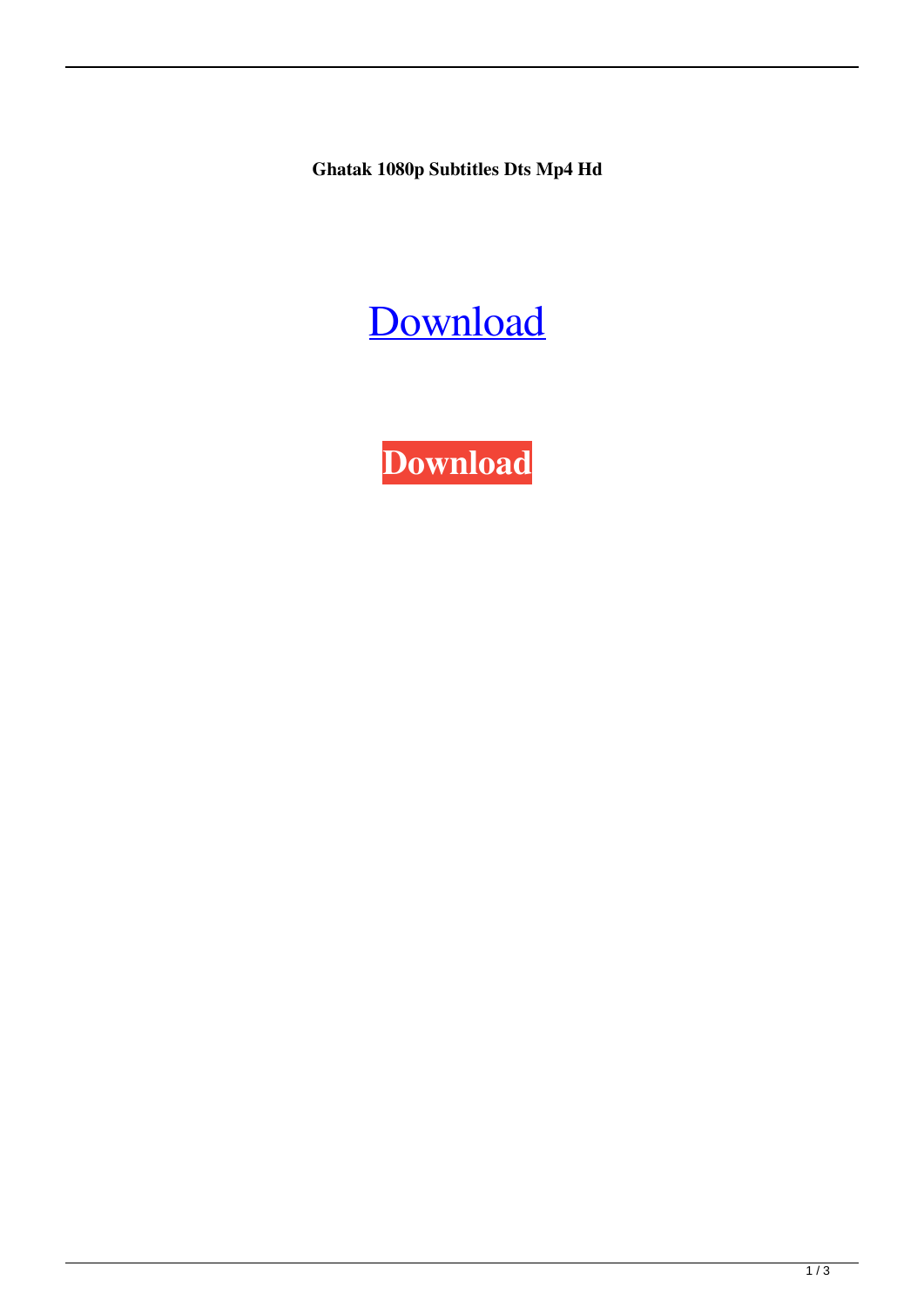Ghatak is a 3D film, directed by Siddarth S. In 2016, ANI reported that an online campaign was circulating to cancel Ranveer's decision to collaborate with Ghatak. The actor said: "After a long time, I am happy to announce that I will be playing the lead role in a mainstream film Ghatak, directed by Siddharth. It is an honour to collaborate with a top-notch director like him. This will be my first international venture. It's also my first collaboration with an international production house. I look forward to begin shooting for this film soon." The international production house, which has produced films such as Drishyam, Baahubali and Tiger Zinda Hai, will be launching in the international market in October 2017. In late July, 2018, it was announced that Ghatak would be competing in the 63rd Filmfare Awards, for Best Hindi Film. The film was nominated for 7 awards in the Filmfare Awards, including Best Actor (Male), Best Actor in a Supporting Role (Male), Best Actor in a Supporting Role (Female), Best Story, Best Editing, and Best Music Director. It won Best Actor in a Supporting Role (Male), and Best Editing. In May 2019, Ghatak was selected to compete at the 64th Filmfare Awards in the Best Actor (Male) category. Producer Dilip Mehta said, "On a small screen and big screen, we have been thrilled to see Ranveer in our films as he brings tremendous energy to the role, delivering a brilliant performance. We are delighted that he has agreed to come on board for a new, international production." "After Baahubali, Ranveer is ready to take his career to the next level. He is currently shooting for Ghatak with some top-notch directors. We're ecstatic that he has agreed to play a role in our international production. He's a special talent and his acting prowess has been honed with meticulous attention to detail. We are sure that audiences will be mesmerised by his acting and incredible work ethic," Mehta added. Release The film released on 14 December 2017. References External links Category:2017 films Category:Indian films Category:2010s Hindi-language films Category:Indian action